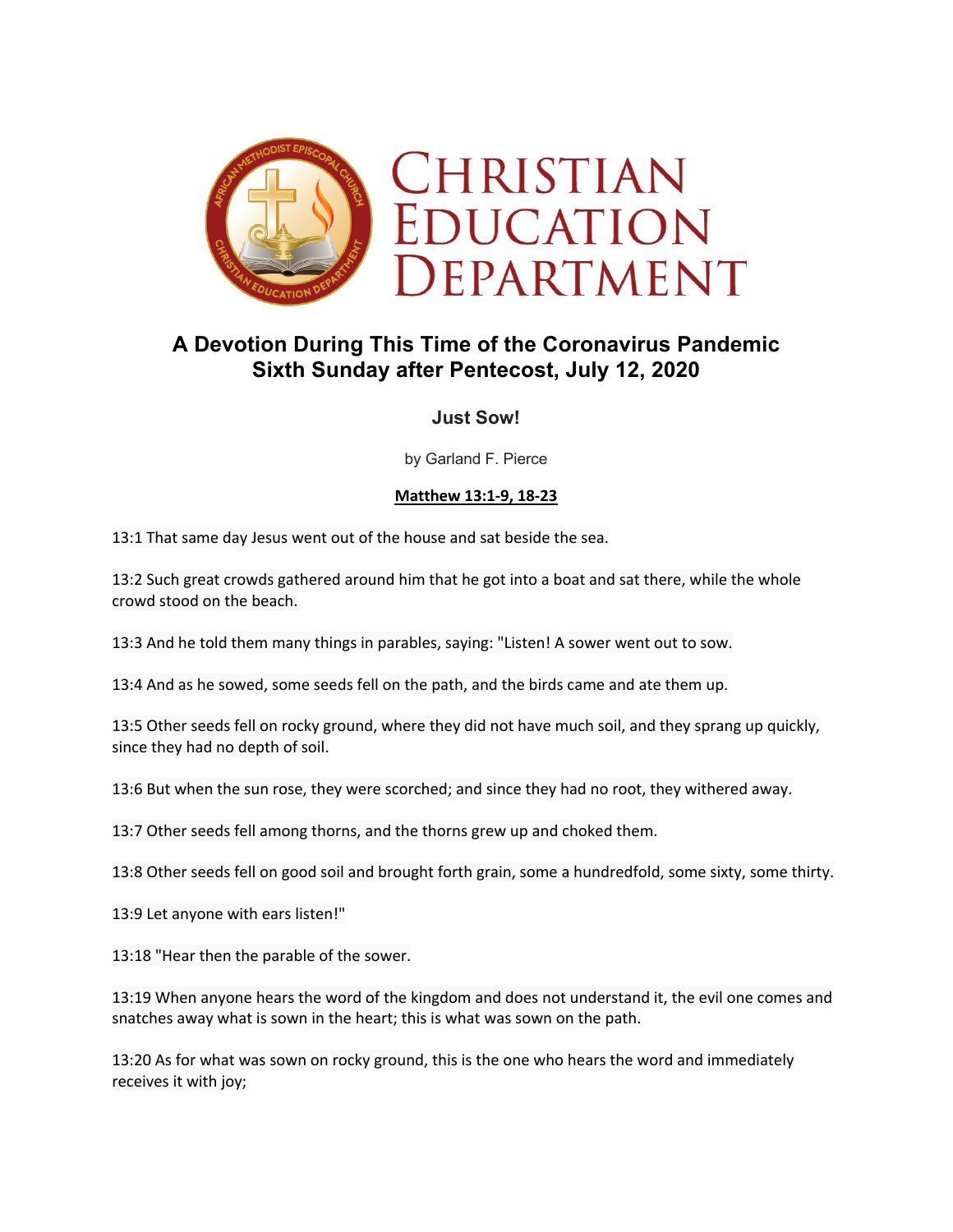13:21 yet such a person has no root, but endures only for a while, and when trouble or persecution arises on account of the word, that person immediately falls away.

13:22 As for what was sown among thorns, this is the one who hears the word, but the cares of the world and the lure of wealth choke the word, and it yields nothing.

13:23 But as for what was sown on good soil, this is the one who hears the word and understands it, who indeed bears fruit and yields, in one case a hundredfold, in another sixty, and in another thirty."

To many this parable seems rather straight forward; to some it is more complex, raising questions. We often focus on the seeds and the soil; and, that is appropriate. But what if we focus on the seeds and the sower?

Rev. Dr. Claudio Carvalhaes in his brief commentary on this passage shares the reaction of some poor farmers outside of Sao Paulo, Brazil who are part of a community called Sante Fe, which is a part of a larger social movement called Landless Worker's Movement (in Portuguese, Movimento dos Trabalhadores Rurais Sem Terra). One farmer said, "This sower seems to not know his soil very well, otherwise he would not waste his seeds in these three parts of the terrain. He lost too much and I don't know if he can afford a new crop". Another said, "He should study better his soil so that he will avoid waste."

Other scholars emphasize the importance of understanding ancient Near Eastern farming practices, stating that the soil probably had been tilled the season before and would be tilled again after the seeds had been sown. Some might call it carelessness. Others might call it extravagance—sowing seeds wherever one can and wills. Casting broadly…giving every area a chance to nurture the seed no matter if the science predicts that some will not. Casting broadly…seeing what will sprout even against the odds. Giving every kind of soil a chance.

Jesus tells this story to teach us about God's *kindom* and God's will. God is the extravagant sower! Jesus sowed seeds of the Gospel and God's love and will, casting seeds at the seats of political and religious power and especially to the margins of society, in the sand where fishermen cleaned nets by the seashore, in the dark corners and rough, stony places where sinners and the left out and left behind hovered and dwelled in darkness. Sowing seeds, just waiting to see what might sprout, even against the odds.

Some farmer's do not make a move without consulting *The Farmer's Almanac*. I do not know what this helpful resource might say about this present moment in which we find ourselves; but, it seems like "Sowing Time." Toss your seeds of God's love broadly, even in unexpected places. Cast that seed of God's affirmation to every child you see, declaring to them, "You are fearfully and wonderfully made" even in a society that may see them as less than or not as good or as gifted as. Cast that seed of God's assurance to that worried parent, pastor, or business owner, that grieving spouse, that lonely elder, "Weeping may endure for a night; but, joy comes in the morning." Cast that seed of God's intent and desire for peace and justice, declaring to the racist and the reconciler, the protester and the president, "Black Lives matter because Christ came declaring, 'The Spirit of the Lord is upon me, because God has anointed me to bring good news to the poor. God has sent me to proclaim release to the captives and recovery of sight to the blind, to proclaim the year of the Lord's favor.'" Just sow! And in due season, a harvest! Some seeds eaten, some burnt, some sprouts strangled prematurely, others dead from a lack of deep rootedness; but, ultimately God gives the increase. The yield and abundance of God's love and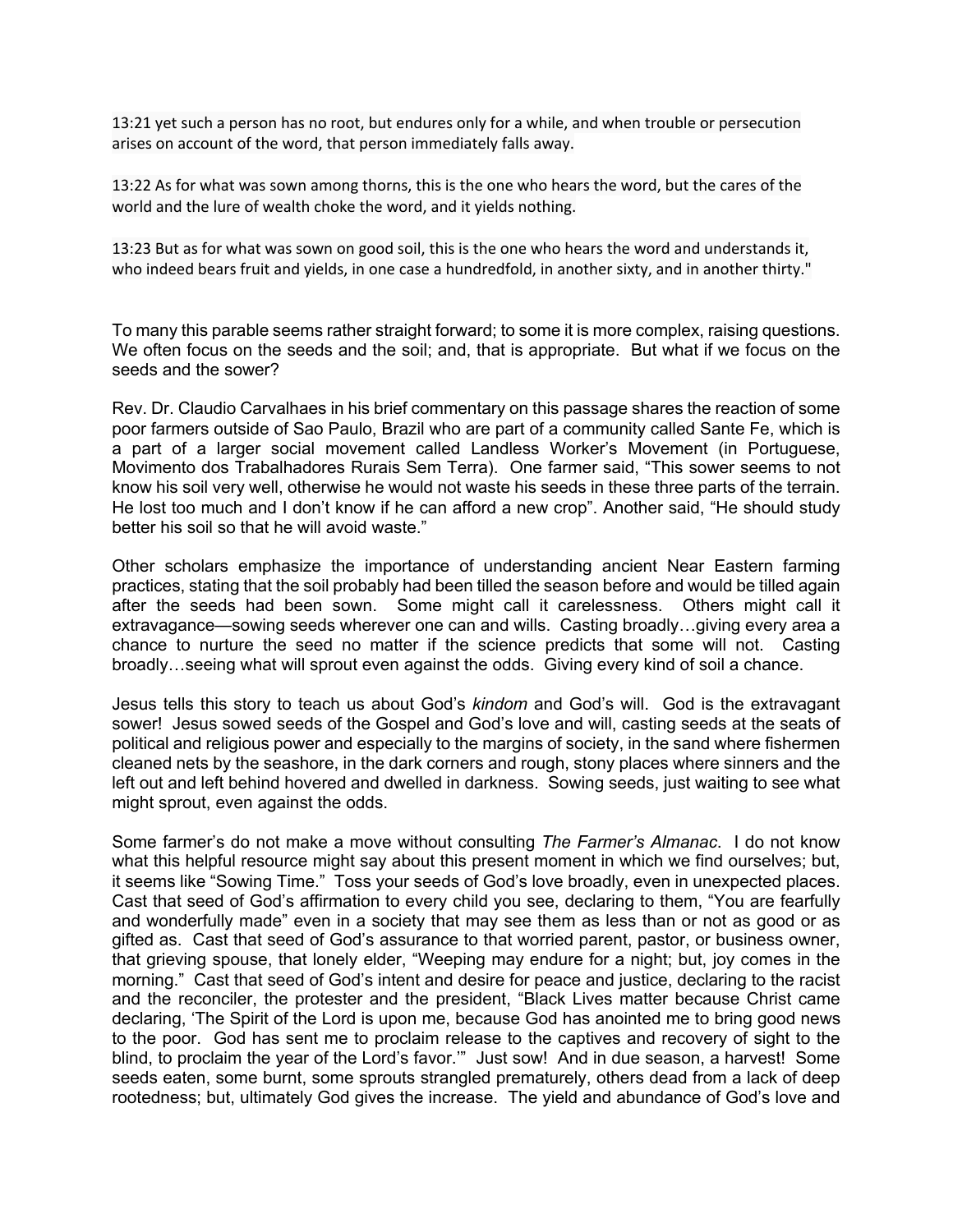will may come forth anywhere at any time. Ultimately, at harvest time, "We shall come rejoicing, bringing in the sheaves!" For now, just sow!

**TALK:** Take a moment to be silent, reflect, and share (write down)—Can you think of an unexpected place where you might sow seeds of God's love? Where is that place?

**PRAY:** Gracious God, you sow yourself The Word of Truth, generously The Word of Life, graciously

Defend us from the Evil One Who seeks to snatch us away

Fortify us for hard times and costly discipleship That we may endure

Deliver us from distraction From worldly desires and All that would lure us and choke us with false promises

Till us Turn us Enrich us with every blessing of your Spirit That we may be good, good soil Forever faithful and fruitful for you Amen

*Adapted from https://revlisad.com/2017/02/01/prayer-based-on-jesus-parable-of-the-sower-matthew-13-mark-4-luke-8/*

#### **ACT:**

1. Based on your answer regarding an unexpected place to sow seeds of God's love, come up with a plan and start sowing in that place.

2. See also the activity that accompanies this devotion.

3. Revisit the Psalm 23 Challenge first issued as part of the March 22, 2020 set of resources.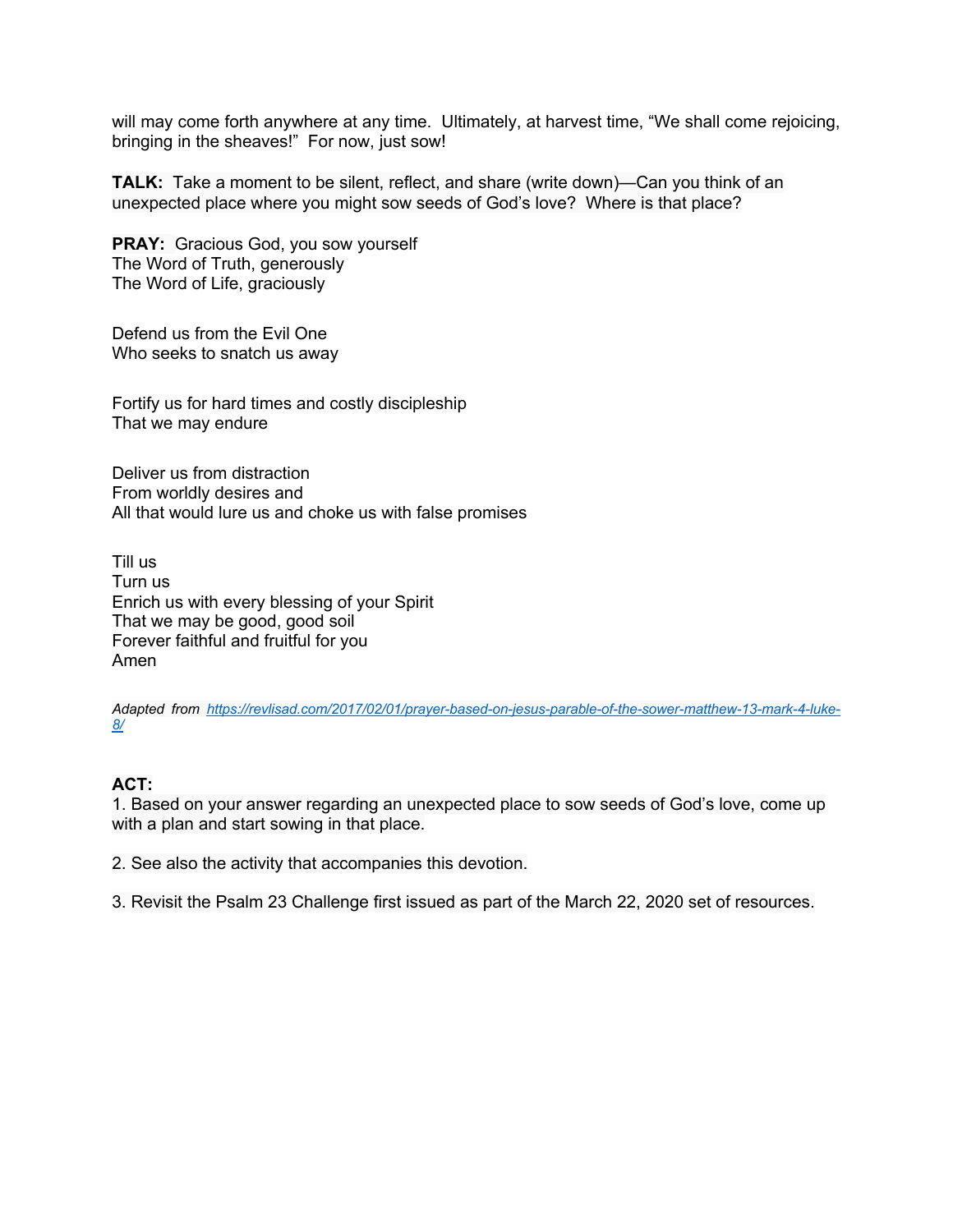Sowing in the Morning (Bringing in the Sheaves) AMEC Hymnal, #471

1. Sow-ing in the morn-ing, sow-ing seeds of kind-ness, Sow-ing in the noon-tide and the dew-y eve; Wait-ing for the har-vest, and the time of reap-ing, We shall come re-joicing, bring-ing in the sheaves.

### *Refrain*

*Bring-ing in the sheaves, Bring-ing in the sheaves, We shall come re-joic-ing, Bring-ing in the sheaves; Bring-ing in the sheaves, Bring-ing in the sheaves, We shall come re-joic-ing, Bring-ing in the sheaves;*

2. Sow-ing in the sun-shine, sow-ing in the shad-ows, Fear-ing nei-ther clouds nor win-ter's chill-ing breeze; By and by the har-vest, and the la-bor end-ed, We shall come re-joic-ing, bring-ing in the sheaves.

*Refrain*

*3.* Go-ing forth with weep-ing, sow-ing for the Mas-ter, Though the loss sus-tained our spir-it oft-en grieves; When our weep-ing's o-ver, He will bid us wel-come, We shall come re-joic-ing, bring-ing in the sheaves.

*Refrain*

Physical space—You may wish to create a dedicated space for your time of devotion. You may choose to place a candle, bible, and special symbols or material/fabric to help you focus and center during this time of reflection and prayer.

If you use this meditation and exercise in a time of family or group devotion, share in the leadership; allow different persons to read or lead different parts of this meditation.

**Song:**